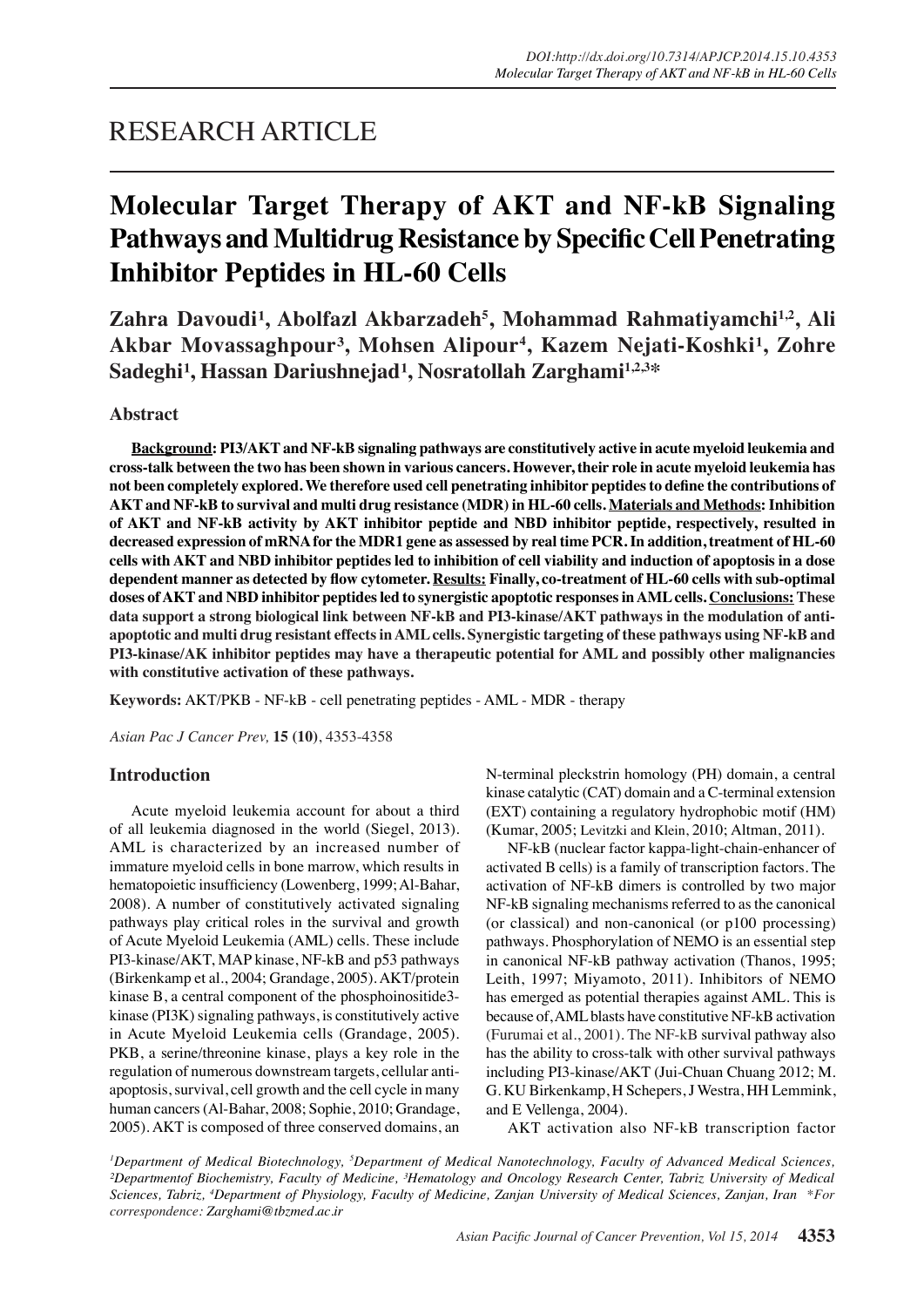#### *Zahra Davoudi et al*

induces drug resistance through MDR1 gene (Harris et al., 2013) expression in leukemic cells. Cellular mechanisms of drug resistance have been increasingly better defined for patients with acute leukemia and other hematologic malignancies. The best characterized resistance profile is the phenotype of multidrug-resistance (MDR) mediated by P-glycoprotein. P-glycoprotein is an ATP-dependent drug efflux pump for xenobiotic compounds with broad substrate specificity (Nørgaard, 2000). It is responsible for decreased drug accumulation in multidrug-resistant cells and often mediates the development of resistance to anticancer drugs (Weisburg, 2008; Talpaz, 2009). Therefore, targeting the AKT or NF-kB pathway alone may not be sufficient to induce apoptosis of cancer cells and combinations of various inhibitors maybe required to achieve the favorite effect. However, inhibitor these two pathways has not been elucidated in HL-60 cells.

The recent discovery of new potent therapeutic molecules which do not reach the clinic due to poor delivery and low bioavailability has made the delivery of molecules a keystone in therapeutic development. Peptide-based anticancer drugs have a potential to selectively target molecules and pathways deregulated in the trail of carcinogenesis (Chuang, 2012). Under these circumstances, the use of peptides, which copy 'natural' motifs that specifically influence kinase activity, may be a promising approach for selective inhibition of protein kinases (Eldar-Finkelman, 2009).Studies demonstrate that Cell Penetrating Peptide (CPP) transduction largely overcomes the problems associated with the more traditional transfection methods. Therefore, CPP-mediated transduction is generally non-toxic in the effective concentration ranges, it can rapidly delivered a diverse collection of molecular cargos into all cell types tested (Mayb, 2008). Natural and synthetic CPPs, are divided in three classes based on their biophysical properties: cationic (so named for the presence of arginine or lysine residues), hydrophobic, and amphipathic peptides (Tas, 2005).

In this study, we first determined whether inhibition of AKT and NF-kB activity by AKT inhibitor peptide and NBD (NEMO binding domain) inhibitor peptide, respectively, induce apoptosis in HL-60 cell lines. We also determined whether combined targeting of the NFkB and the PI3-kinase/AKT pathways with sub-optimal doses of inhibitorswould induce a more potent apoptosis in HL-60 cells. Finally, in the present study, we report that the inhibition of AKT and NF-kB activity decrease MDR1 gene expression and drug resistance in HL-60 cells, significantly.

#### **Materials and Methods**

#### *Cell culture, assessment of cell viability by trepan blue*

The human AML, HL-60 cell linewas obtained from Pasteur Institute cell bank of Iran. HL-60 cells cultured in RPMI 1640 medium supplemented with 10% (v/v). Fetal bovine serum (FBS), 100 U/ml penicillin,100 U/ ml streptomycin at 37˚C in an humidified at mosphere containing  $5\%$  CO<sub>2</sub>. Viability of cells was determined by trepan blue assay. For implementation of MTT assay, %

viability and number of cells were calculated as follow: % viability=viable cells/total cells ×100For MTT assay test we were used flasks with % viability  $>90\%$ .

#### *Reagents and peptides*

AKT inhibitor VI, TAT-AKT-inhibitor peptide was purchased from EMB Millipore, USA (Cat. No.124013). AKT Inhibitor VI (AVTDHPDRLWAWEKF), a cellpermeable and reversible version of the AKT inhibitor peptide, fused with the protein transduction domain TAT (YGRKKRRQRRR) that displays antitumor properties. That inhibits the phosphorylation of AKT selectively and with minimal inhibition towards PKA, PKC, PDK1, p42/44 MAPK, or p38 MAPK. NBD inhibitor peptide was purchased from Gen Script, USA (Cat.No.RP20478). The NBD peptide (NEMO-binding domain peptide) is a cell-permeable synthetic peptide (TALDWSWLQTE), corresponding to the NEMO amino-terminal alpha helical region that has been fused to the antennapedia cell-permeable sequence (DRQIKIWFQNRRMKWKK) in the N-terminus, is shown to block TNF-alpha-induced NF-kB activation. The interaction of NEMO with the IKK complex is vital for the activation of the IKK complex and the subsequent activation of NF-kB. DMSO, Trypan blue and MTT were purchased from Sigma, Aldrich. YO-PRO®-1 stock solution and PI stock solution were purchased fromInvitrogen, USA. RNX-Plus solution was purchased from Cinnagen, Iran. First Strand cDNA Synthesis tube and GreenStar (2x) PCR master mixwere purchased from Bioneer,Korea. Primer was synthesis by Co. Takapozist, Iran.

#### *Proliferation/death assays*

Initially, HL-60 cells were seeded at the concentration of  $3\times10^4$  cells in triplicates in a 96 well format. Cells were then treated with various doses of AKT inhibitor peptide and NBD (NEMO binding demine) inhibitor peptide in a final volume of 0.2 ml for 24, 48 and 72 hours. After incubation time, the cell culture medium was replaced with 200 μl fresh medium for 24 hours, after that the cells were incubated with MTT (3-(4,5-Dimethylthiazol-2-yl)- 2,5-Diphenyltetrazolium Bromide) solution for 4 hours. Then, contents of all wells were removed, 200 μl of pure DMSO were added to the wells followed by adding 25 μl Sorensen's glycine buffer to each well. The absorbance was read at 570 nm ELISA-reader.  $IC_{50}$  of drugs were measured by MTT assay, as previously described. The control cells were incubated with 20% of DMSO, and untreated cells. Each experiment was performed at least three times to confirm the results.

#### *Assessment of apoptosis*

To measure apoptosis,Vybrant® Apoptosis Assay Kitwas used as described previously. Briefly,  $1 \times 10^6$  cells were treated with various sub-toxic doses of peptides alone or in combination for 48 hours. Harvest the cells after the incubation period, wash in cold phosphate-buffered saline (PBS) for each assay, and use a 1 mL assay volume. Add 1 μl YO-PRO®-1 stock solution and 1 μl Propidium Iodide stock solution to each reaction. Incubate the cells on ice for 20-30 minutes. As soon as possible after the incubation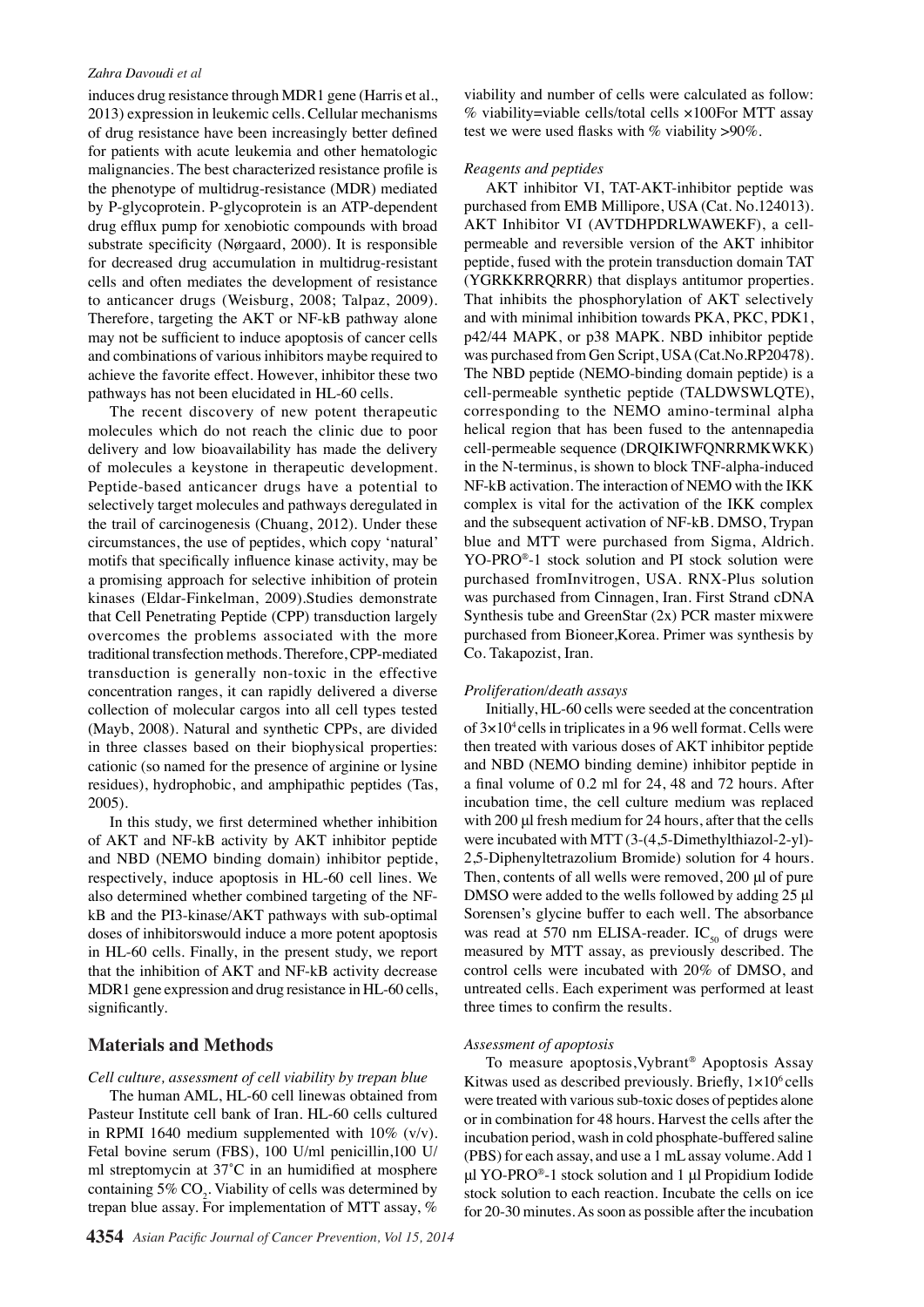period (within 1-2 hours), apoptotic cells were detected by flow cytometer analysis using a FACScan (Becton Dickinson, Mountain View, CA, USA) as described previously.

#### *RNA extraction and real-time PCR*

HL-60 cell lines were treated with different subtoxic concentrations ofAKT, NBD inhibitor peptides alone or in combination for 48 hours. Total RNA was extracted from  $1 \times 10^6$  cells using RNX-Plus solution. RNA concentrations were determined by Nano Drop (Eppendorf Bio Photometer) and at 260-280 nm purity of RNA wereassessed. The intactness of total RNA was confirmed by two sharp bands which are 28S rRNA and 18S rRNA separated on denaturing agarose geland visualized by DNA safe stained, under UV light (Figure 3). Reverse transcription was performedusing the First Strand cDNA Synthesis.Real-time PCR primers for beta-actin and multidrug-resistance 1 (MDR1) gens were purchased from Takapozist, IRAN. Primer sequences were as follows for MDR1 gene, 5'TCCATGCTCAGACAGGATGT3' (forward), 5'AACTTGAGCAGCATCATTGG3' reverse) and beta-actin gene (5'TGGACTTCGAGCAAGAGATG 3'(forward), 5'GAAGGAAGGCTGGAAGAGTG 3' (reverse). Relative quantitative real-time PCR used SYBR Green technology (Bioneer, Korea) on generated cDNAs. After pre-amplification 95°C, 10 min (Holding step), PCRs were amplified for 45 cycles; 95°C 15s (Denaturation); 60°C 45s (Annealing/Extension) on a Rotor Gene 6000 (Corbett). Each mRNA expression was normalized against beta-actin mRNA expression using the standard curve method.



**Figure 1. The NBD Inhibitor Peptide Shows with Inhibitory Concentration at 50% (IC<sub>50</sub>), 70μM, in HL-60 Cell Line.**  $IC_{50}$  was dose-dependent and it did not show significant time dependency, in 24, 48h and 72h

#### *Statistical analyses*

Student's t test andANOVA test was performed to assess statistical significance among groups. Results with  $p<0.05$  were considered statistically significant. Results were representedas mean±SEM of at least three independent experiments.

#### **Results**

#### *MTT Assay*

In this study we target HL-60 cell lines with AKT and NBD inhibitorpeptides alone or in combination for24,48 and 72h. MTT assay results show that the toxicity effect was increased by increasing the drugs dose, leading to the fact that these drugs are dose-dependent. This is quite the opposite for the viability factor. The AKT inhibitor and NBD inhibitor peptides shows with inhibitory concentration at 50 μM, 70 μM (IC<sub>50</sub>), respectively, during 24, 48h and 72h. The sameness of results for different period's shows time-independency of this drug. The  $IC_{50}$  of the AKT and NBD inhibitor peptides were dose-dependent and it did not show significant time dependency (Figure 1).

Combination Treatment of HL-60 Cells with PI3 kinase/AKT inhibitor and NEMO inhibitor induce synergistically apoptosis

As shown in (Figure 2), AKT inhibitor peptide and NBD inhibitor peptide at a concentration of 5 μM and 7 μM could inhibit cell viability in HL-60 cell line. Cross-talk between NF-kB pathway and PI3-kinase/AKT pathway has been shown in various cancers. Utilizing this information; we aimed at targeting HL-60 cell lines with a combination of NF-kB and PI3AKT inhibitors at serial dilution of optimal doses to determine the synergistic therapeutic potential of such a combination. Multiple



**Figure 3. The Intactness of Total RNA was Confirmed by Two Sharp Bands which are 28S rRNA and 18S rRNA Separated on Denaturing Agarose Gels and Visualized by DNA Safe Stained, Under UV Light**



**Figure 2. Combination of AKT and NF-kB Inhibitors Induce Synergistic Inhibition of Cell Viability and Induction of Apoptosis in HL-60 Cell Line.** (A and B) Using of sub-toxic doses of AKT inhibitor and NBD inhibitor peptides suppresses growth of HL-60 cell. Combination of of sub-optimal doses of AKT inhibitor peptide 1.25 μM and NBD inhibitor peptide 1.75 μM , induces efficient apoptosis in HL-60 cells. cells were stained with FITC conjugated YO-PRO-1/PI and cells were analyzed by flow cytometry as described in material and methods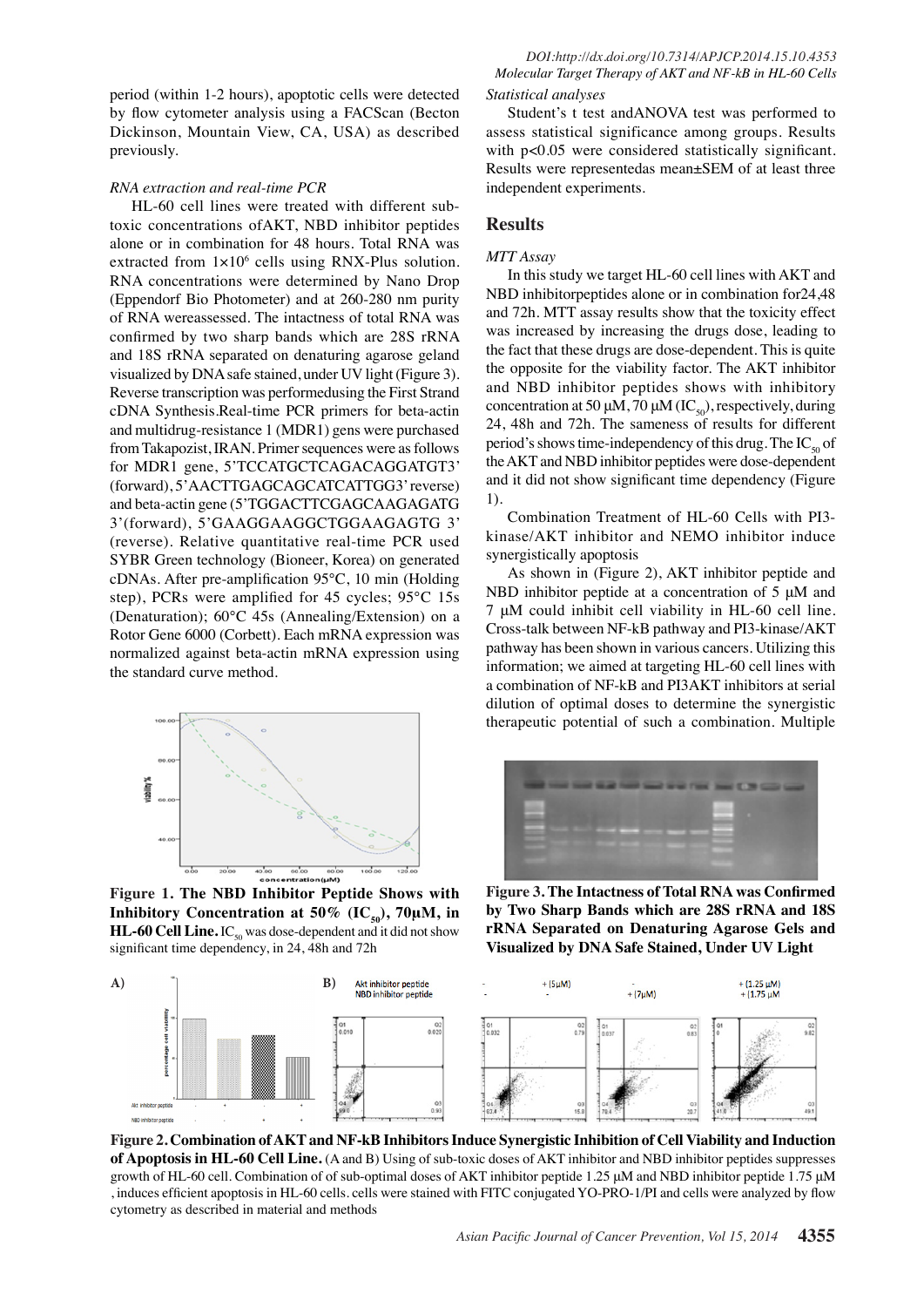

**Peptide at a Concentration of 5μM and 7μM, Respectively, Could Down Regulate MDR1 Gene Expression Up to 90% in HL-60 Cell**

**Table 1. Combination Index of AKT and NBD Inhibitor Peptides, Calculation using Chou and Talalay Method**

| $(\mu M)$ | AKT inhibitor peptide NBD inhibitor peptide Combination index<br>$(\mu M)$ | (CI)  |
|-----------|----------------------------------------------------------------------------|-------|
| 1.25      | 1.75                                                                       | 0.129 |
| 2.5       | 3.5                                                                        | 0.389 |
| 5         |                                                                            | 0.401 |
| 10        | 14                                                                         | 0.668 |
| 20        | 28                                                                         | 1.345 |

\*1.25μM AKT inhibitor peptide and 1.75 μM NBD inhibitor peptide exerted the maximum synergistic response (combination index=0.129) with the values being less than 1.0 suggesting a strong synergistic response in HL-60 cell line

experiments were conducted to define optimal doses for a synergistic apoptotic response of the combination ofAKT inhibitor peptide and NBD inhibitor peptide. Combination of AKT inhibitor peptide and NBD inhibitor peptide, using Chou and Talalay method , 1.25μM AKT inhibitor peptide and 1.75 μM NBD inhibitor peptide exerted the maximum synergistic response in HL-60 cells (combination index=0.129) with the values being less than 1.0 suggesting a strong synergistic response, as shown in Table (1).

#### *Quantitative mRNA analysis*

The levels of MDR1 gene expression were measured by Real-Time PCR. Changes in MDR1 expression levels between the Control and treated HL-60 cells were normalized to beta-actin mRNA levels and then calculated by the 2-ΔΔct method.AKT inhibitor peptide and NBD inhibitor peptide at a concentration of 5 μM and 7 μM could (4-5) fold down regulate MDR1 geneexpression in HL-60 cell. Gene expression can be reduced up to 95% (Figure 4).

#### **Discussion**

In this manuscript, we have hypothesized that a functional link might exist between AKT and NF-kB pathways in the pathogenesis of HL-60 cells and activation of these survival pathways may sustain survival and multi drug resistant of these malignant cells. Since, we proposed that simultaneous targeting of these pathways may synergistically induce apoptosis and anti- resistant role in HL-60 cells. We found that when HL-60 cell lines

treated with sub-toxic doses, AKT inhibitor at a dose of 5 μM and NBD inhibitor at 7 μM could inhibit cell viability and MDR1gene expression in HL-60 cell lines. However when both the drugs were given together as a combination, there was efficient inhibition of cell viability (49%) of HL-60 cells in a sub-optimal doses of AKT inhibitor peptide and NBD inhibitor peptide 1.25 μM and 1.75 μM respectively. In addition, we found inhibitor peptide at a concentration of 5  $\mu$ M and 7  $\mu$ M could (4-5) fold down regulate MDR1 gene expression in HL-60 cell. Gene expression can be reduced up to 95%.

Acute myeloid leukemia (AML) is a very heterogeneous neoplasm of the hematopoietic stem cell (Sternberg, 2005). Despite important achievements in the treatment of AML, the long term survival of patients with the disease remains poor (Thol, 2011). A major goal for the development of new approaches for the treatment of AML is to design effective combinations targeting non-overlapping cellular pathways (Wu, 2006; Zeng, 2007; Seman, 2011). Selective inhibition of protein kinases is an extremely challenging goal of many drug discovery programs (Seman, 2011; Zeng, 2007). Based -peptide inhibitors have the advantage of selectivity due to their extensive interactions with the kinase-specific substrate binding site (Tal-Gan, 2011). The expression RNA of MDR1 and P-gp can be reduced through inhibiting NF-kappaB, so that the sensitivity of chemical therapy can be enhanced on hematologic malignant cells (Bentires-Alj, 2003; Wang, 2007).

These dataclearly indicate the importance of targeting multiple survival pathways simultaneously using subtoxic doses of specific inhibitors thereby decreasing the chances of toxicity and increasing their response to therapy. Despite advances in therapeutic regimes for the treatment of aggressive AML over the last decade, AMLis still refractory to conventional systemic chemotherapy with a mean overall survivalof 5 years (Roberto, 2013). Therefore, newer therapeutic agents such as CCPs as a nanoparticles agent may play important roles in the management of these leukemia in combination with convention alchemotherapy to improve survival and decrease toxicity. In this study, we have investigated the anti-drug resistant role specific in hibitor of AKT and NF-kB pathways, using AKT inhibitor peptide and NBD inhibitor peptide in HL-60 cell lines.

In conclusion, our results demonstrate that the mechanism of AKT and NF-kB regulating anti-apoptosis has the correlation with the expression of MDR1geneand found that the NF-kB survival pathway also has the ability to cross-talk with AKT survival pathwaysin HL-60 cells.Targeting of AKT and NF-kB survival pathways simultaneously significantly increases the apoptotic stimuli and decrease drug resistant by suppress the MDR1 expression in HL-60 cells thereby decreasing the chances oftoxicity. Overall our data suggests that has the AKT inhibitor and NBD inhibitor cell Penetrating Peptides the rapeutic potentials against acute myeloid leukemia either alone or in combination with other inhibitors.

#### **Acknowledgements**

This work was supported by Hematology and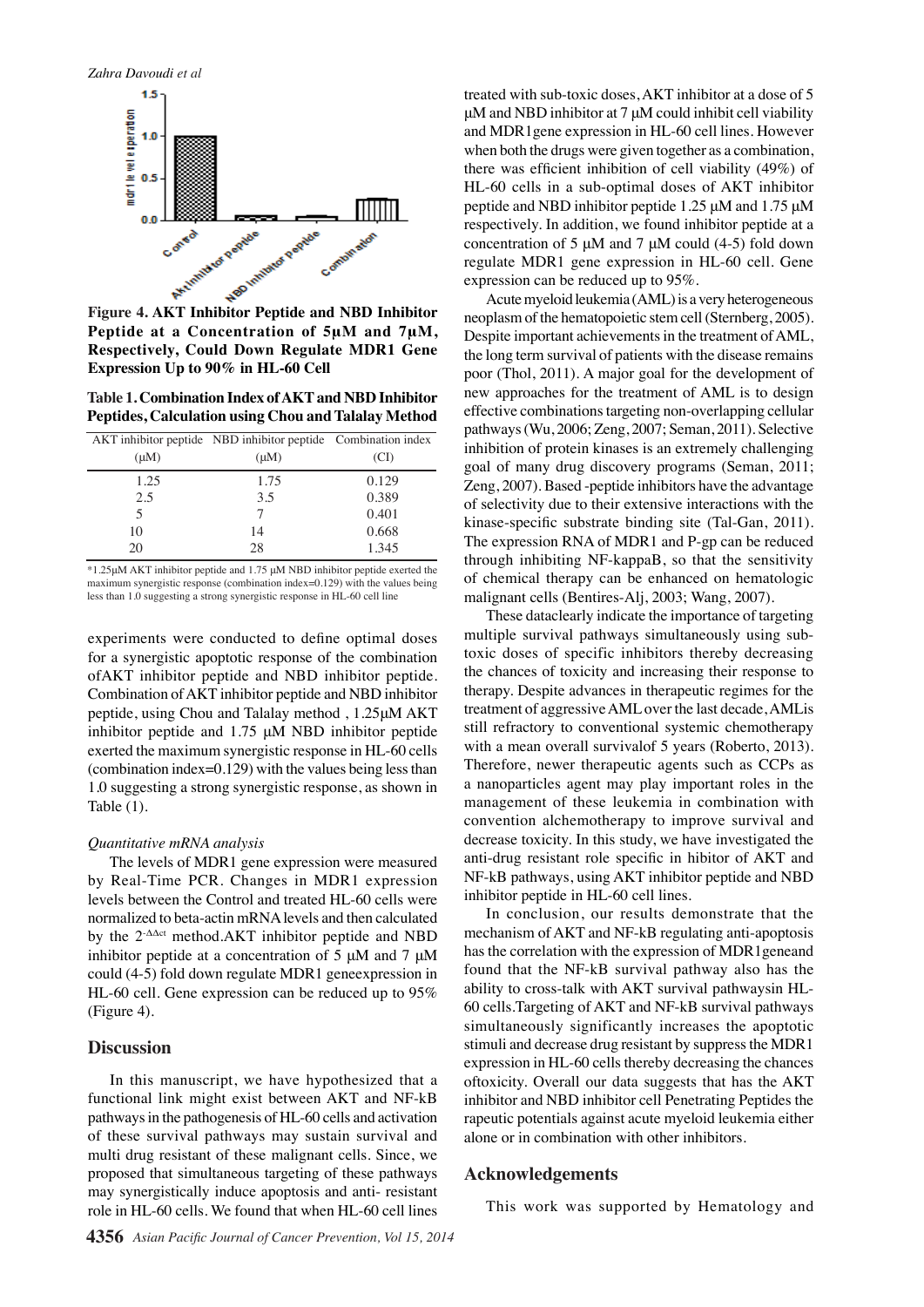None

0

0

Medical Sciences and we thank this center for funding the study.

### **References**

- Oncology Research Center of Tabriz University of<br>
Medical Sciences and we thank this center for funding<br>
Medical Sciences and we thank this center for funding<br>
Hostovicell Theorem Biggists view. Cell Binchestants (AML) :A<br> Akbarzadeh A, Ghasemali S, Nejati K, et al (2013). Study of inhibitory effect of β-cyclodextrin-helenalin complex on HTERT gene expression in T47D breast cancer cell line by real time quantitative PCR (q-PCR). *Asian Pac J Cancer Prev*, **14**, 6949-53.
- Synthesis, characterization, and In vitro studies of PLGA-PEG nanoparticles for oral Insulin delivery. *Chem Biol Drug Des*, **3**, 1-9.
- Akbarzadeh A, Mikaeili H, Zarghami N, et al (2012). Preparation<sup>75.0</sup> and in-vitro evaluation of doxorubicin-loaded Fe3O4 magnetic nanoparticles modified with biocompatible copolymer. *Int J Nanomedicine*, **7**, 1-16.
- 25.0 50.0 Akbarzadeh A, Nejati-Koshki K, Mahmoudi Soghrati M, et al (2013). In vitro studies of NIPAAM-MAA-VP copolymercoated magnetic nanoparticles for controlled anticancer drug release. *JEAS*, **3**, 108-15.
- electrochemical immunosensor for digoxin using core–shell gold coated magnetic nanoparticles as labels. *Mol Biol Rep*, **41**, 1659-68.
- Akbarzadeh A, Pourhassan-Moghaddam M, Rahmati-Yamchi M, et al (2013). Protein detection through different platforms of immuno-loop-mediated isothermal amplification. *Nanoscale Res Lett*, **8**, 485-95.
- Akbarzadeh A, Rezaei A, Nejati-Koshki K, et al (2014). Synthesis and physicochemical characterization of biodegradable star-shaped poly lactide-co-glycolide– β -cyclodextrin copolymer Nanoparticles Containing Albumin, *J Adv Nanoparticles,* **3**, 1-9.
- Akbarzadeh A, Rezaei-Sadabady R, Zarghami N, et al (2013). Studies of the relationship between structure and antioxidant activity in interesting systems, including tyrosol, hydroxytyrosol derivatives indicated by quantum chemical calculations. *Soft*, **2**, 13-8.
- Akbarzadeh A, Samiei M, Davaran S, et al (2012). Magnetic nanoparticles: preparation, physical properties, and applications in biomedicine. *Nanoscale Res Lett*, **7**, 14-26.
- Akbarzadeh A, Samiei M, Joo SW, et al (2012). Synthesis, characterization and in vitro studies of doxorubicin-loaded magnetic nanoparticles grafted to smart copolymers on A549 lung cancer cell line. *J Nanobiotechnol*, **10**, 46-52.
- Akbarzadeh A, Zarghami N, Mikaeili H, et al (2012). Synthesis, characterization and in vitro evaluation of novel polymercoated magnetic nanoparticles for controlled delivery of doxorubicin. *Nanotechnol Sci Appl*, **5**, 13-25.
- Al-Bahar S, Adriana Z, Pandita R (2008). Acute myeloid leukemia as a genetic disease. *Gulf J Oncolog*, **3**, 9-15.
- Altman JK, Sassano A, Platanias LC (2011). Targeting mTOR for the treatment of AML: New agents and new directions. *Oncotarge*, **2**, 510-7.
- Bentires-Alj M, Barbu V, Fillet M, et al (2003). NF-kB transcription factor induces drug resistance through MDR1expression in cancer cells. *Oncogene*, **22**, 90-7.
- Birkenkamp KU, Geugien M, Schepers H, et al (2004). Constitutive NF-jB DNA-binding activity in AML is frequently mediated by a Ras/PI3-K/PKB-dependent pathway. *Leukemia*, **18**, 103-12.
- Bixby D, Talpaz M (2009). Mechanisms of resistance to tyrosine kinase inhibitors in chronic myeloid leukemia and recent therapeutic strategies to overcome resistance. *Hematol Am*

*Soc Hematol Educ Program*, **1**, 461-76.

- Cáceres-Cortés JR (2013). Blastic Leukaemias (AML) :A Biologist s view. *Cell Biochem Biophy*s, **66**, 13-22.
- Chuang JC, Sheu GT, Wang PC, et al (2012). Docetaxel and 5-fluorouracil induce human p53 tumor suppressor gene transcription via a short sequence at core promoter element. *Toxicol in Vitro*, **26**, 678-85.
- Ebrahimnezhad Z, Zarghami N, Keyhani M, et al (2013). Inhibition of hTERT gene expression by silibinin-loaded PLGA-PEG-Fe3O4 in T47D breast cancer cell line. *Bioimpacts*, **3**, 67-74.
- Akbarzadeh A, Hosseininasab S, Davaran S, et al (2014). OD. Eldar-Finkelman H, Eisenstein M (2009). Peptide inhibitor 10.0 targeting protein kinases. *Curr Pharm Des*, **15**, 2463-70.
	- **20.3 6.3 10.1** Furumai R, Komatsu Y, Nishino N, et al. (2001). Potent histone deacetylase inhibitors built from trichostatin. *Proc Natl Acad* 
		- **25.0** 75.80.0 *Sci USA*, **98**, 87-92.
	- cells and regulates survival and chemoresistance via NF-<br>kB, MAPkinase and p53 pathways. Leu<u>sens</u>ia, 19, 586-94.**50.0**<br>six E. Dansleys SD, Sixels L. (4.1.2012). Or the exterimity. 1 **30.0** constitutively actions in primary acute myeloid leukaemia Grandage VL, Gale RE, et al  $(2005)$ . PI3-kinase/Akt is kB, MAPkinase and p53 pathways. *Leukemia*, **19**, 586-94.
	- Harris F, Dennison SR, Singh J, et al  $(2018)$ . On the selectivity and efficacy of defense peptides with respect to cancer cells. *Med Res Re*, **33**, 190-234.
- **25.00 <b>23.1 20.0 23.1 23.0 23.0 23.0 23.1 23.1 23.1 23.1 23.1 23.1 23.1 23.1 25.1 25.1 25.1 25.1 25.1 25.1 25.1 25.1 25.1 25.1 25.1 25.1 25.1 25.1 25.1 25.1 25.1 38.0 38.0** anucancer drug release. JEAS, 3, 108-15.<br>Akbarzadeh A, Omidfar K, Ahmadin A, et al (2014). An 25.0 Kumar CC, Madison V (2005) AKT crystal structure and AKT-25.0 Kumar CC, Madison V (2005). AKT crystal structure and AKTspeci**fit B**ihibitors. *Oncogene*, 24, 74933103.
	- 0 leukemia in the elderly: assessment of multidrug resistance
	- Remission (MDR1) and cytogenetics distinguishes biologic subgroups with remarkably diffinct responses to standard chemotherapy ASoutlavest Oncology Group Study. *Blood*, 89, 3323-9.
	- Levitzki A, $\mathbb{R}$ lein S (20 $\mathbb{D}$ ). Signal transduction  $\mathbb{R}$  herapy of cancer. *Mol Aspects Med*, **31**, 287-329.
	- Newly diagnosed without treatment New York of the diagnosed with the diagnosed with the diagnosed with the diagnosed with the diagnosed with the diagnosed with the diagnosed with the diagnosed with the diagnosed with the diagnosed with the diagnosed with t Persistence or recurrence Licht JD,  $\frac{1}{2}$ ernberg DW (2005). The molecular pathology of acute myeloid leukemia. H*ematol Am Soc Hematol Educ Program*, **1**, 137-42.
	- Lowenberg B, Downing J, Burnat A (1999). Acute myeloid leukaemia. *N Engloj Med*, 341, 1051-62.
	- Cáceres-Cdtés JR (20毫). Blastic leukaemias (AML): a biologist s view. *Cell Biochem Biophys*, **66**, 13-22.
	- Miyamoto  $\bar{\mathbf{\mathcal{B}}}$  (2011). Nuclear initiated NF- $\alpha$ B signaling: NEMO and ATM take center stage. *Cell Res*, **21**, 116-30.
	- Mollazade M, Nejati-Koshki K, Akbarzadeh A, et al (2013). PAMAM dendrimers augment inhibitory effects of curcumin on cancer cell proliferation: possible inhibition of telomerase. *Asian Pac J Cancer Prev*, **14**, 6925-8.
	- Nejati-Koshki K, Zarghami N, Pourhassan-Moghaddam M, et al (2012). Inhibition of leptin gene expression and secretion by silibinin: possible role of estrogen receptors. *Cytotechnology*, **64**, 719-26.
	- Nejati-Koshki K, Akbarzadeh A, Pourhasan-Moghaddam M, et al (2013). Inhibition of leptin and leptin receptor gene expression by silibinin-curcumin combination. *Asian Pac J Cancer Prev*, **14**, 6595-9.
	- Nasiri M, Zarghami N, Koshki KN, et al (2013). Curcumin and silibinin inhibit telomerase expression in T47D human breast cancer cells. *Asian Pac J Cancer Prev*, **14**, 3449-53.
	- Nørgaard JM, Hokland P (2000). Biology of multiple drug resistance in acute leukemia. *Int J Hematol*, **72**, 290-7.
	- Orange JS, May MJ (2008). Cell penetrating peptide inhibitors of Nuclear Factor-kappa B. *Cell Mol Life Sci*, **65**, 3564-91.
	- Park S, Chapuis N, Tamburini J, et al (2010). Role of the PI3K/ AKT and mTOR signaling pathways in acute myeloid leukemia. *Haematologica*, **95**, 819-28.
	- Siegel R, Naishadham D, Jemal A (2013). Cancer statistics, 2013. *CA Cancer J Clin*, **63**, 11-30.
	- Scholl C, Gilliland DG, Fröhling S (2008). Deregulation of signaling pathways in acute myeloid leukemia. *Semin Oncol*,

**38.0 31.3**

**12.8**

**20.3 6.3 10.1**